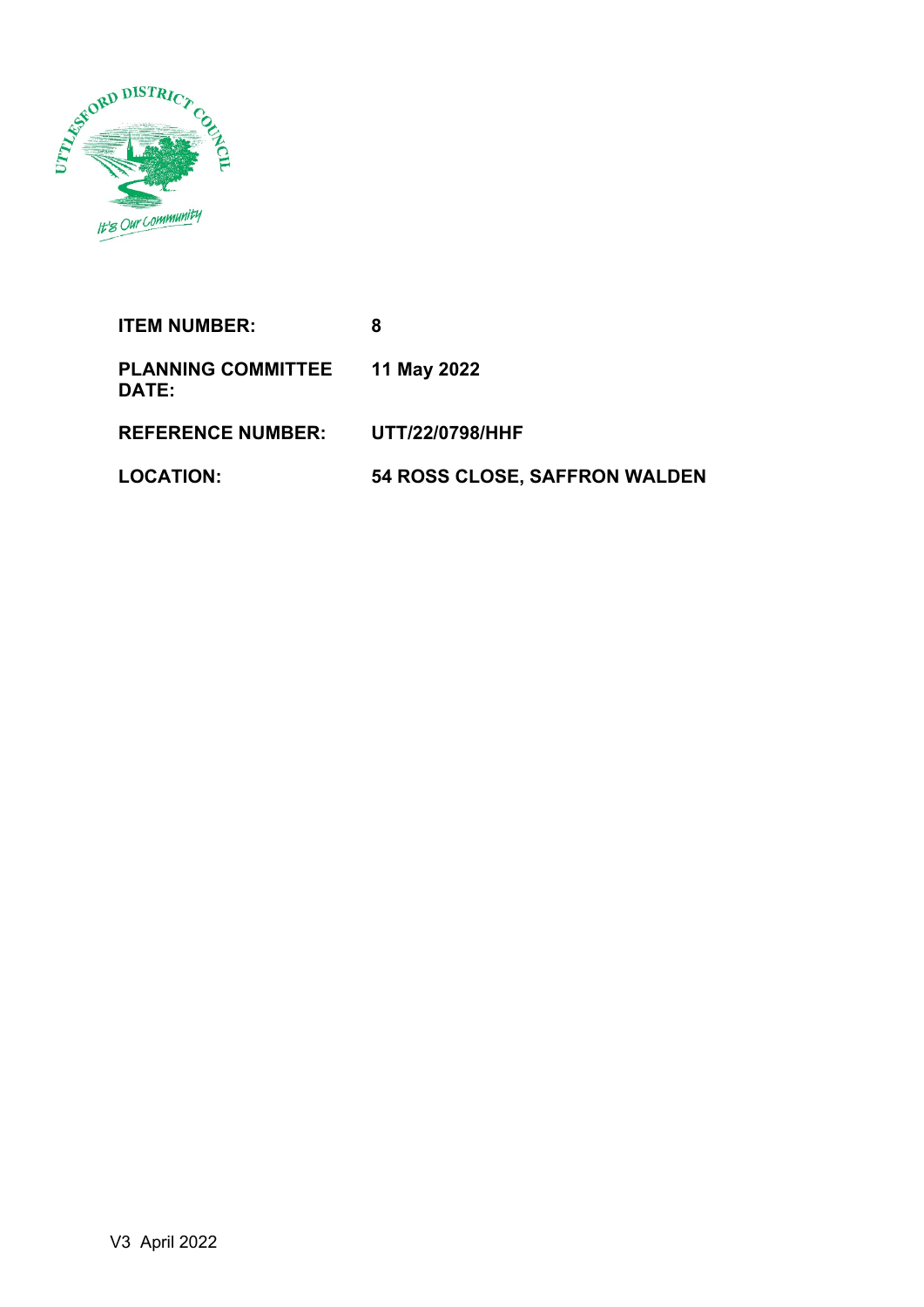# **SITE LOCATION PLAN:**



**© Crown copyright and database rights 2021 ordnance Survey 0100018688 Organisation: Uttlesford District Council Date: 25.4.22**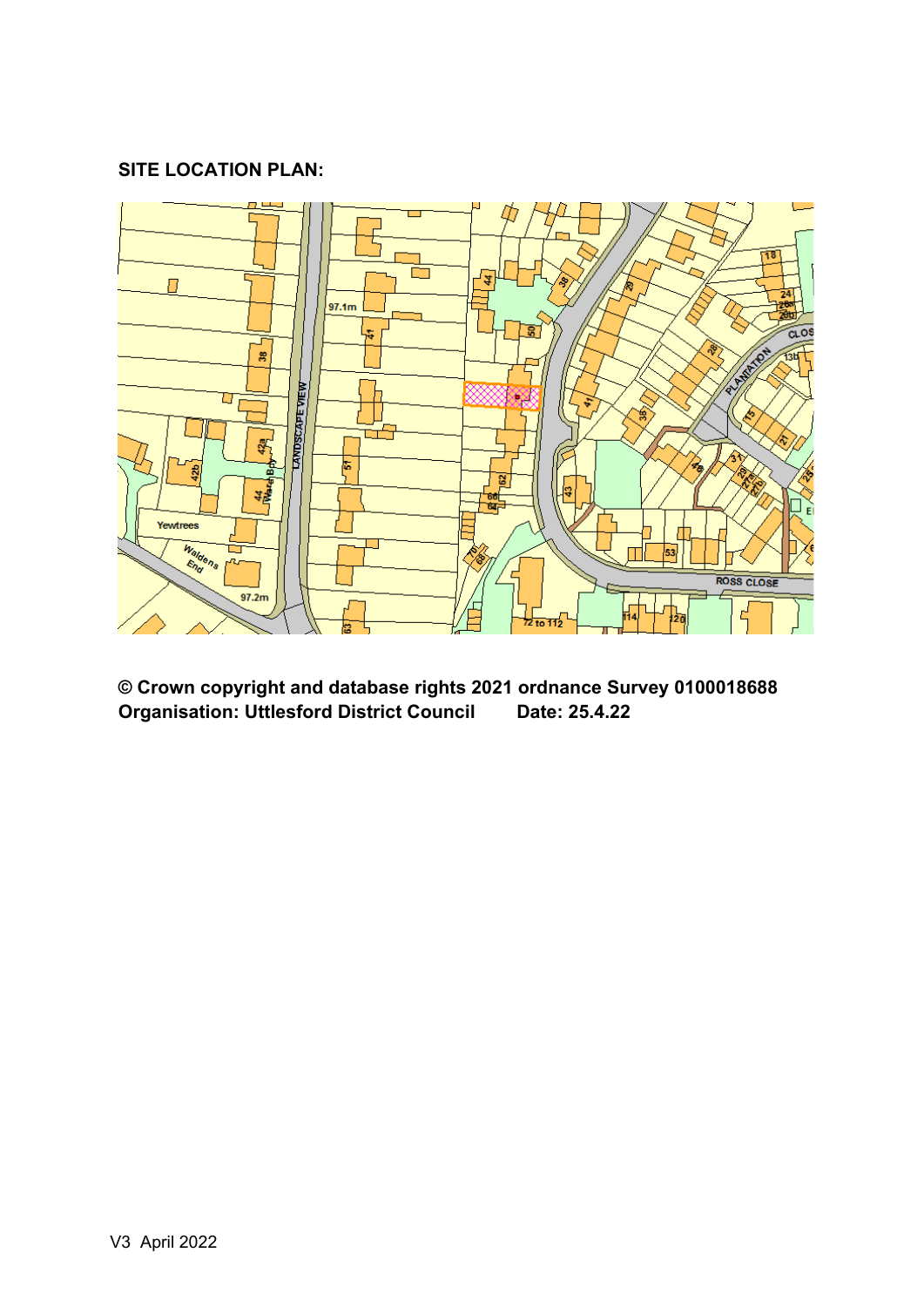| <b>PROPOSAL:</b>                                                                         | Single storey rear extension                    |
|------------------------------------------------------------------------------------------|-------------------------------------------------|
| <b>APPLICANT:</b>                                                                        | <b>Mr and Mrs D Archibald</b>                   |
| <b>AGENT:</b>                                                                            | Mr A F Weaver                                   |
| <b>EXPIRY</b><br>DATE:                                                                   | 16 May 2022                                     |
| <b>EOT Expiry</b><br><b>Date</b>                                                         | N/A                                             |
| <b>CASE</b><br><b>OFFICER:</b>                                                           | <b>Rosemary Clark</b>                           |
| <b>NOTATION:</b>                                                                         | <b>Within Development limits</b>                |
| <b>REASON</b><br><b>THIS</b><br><b>APPLICATION</b><br><b>IS ON THE</b><br><b>AGENDA:</b> | <b>Uttlesford District Council Staff Member</b> |

#### **1. EXECUTIVE SUMMARY**

- **1.1** Planning permission is sought by the applicant for the construction of a single storey rear extension to the dwelling known as 54 Ross Close, Saffron Walden.
- **1.2** The application site is situated within the Development Limits of Saffron Walden whereby Uttlesford Local Plan Policy S1 is relevant.
- **1.3** The single storey extension complies with the relevant National and Local Plan Policies representing a modest addition that respects the size, scale and form of the original dwelling.
- **1.4** Due to the location of the proposed extension and its single storey nature there are no concerns regarding neighbouring residential amenity.

#### **2. RECOMMENDATION**

That the Interim Director of Planning and Building Control be authorised to **GRANT** permission for the development subject to those items set out in section 17 of this report – A) Conditions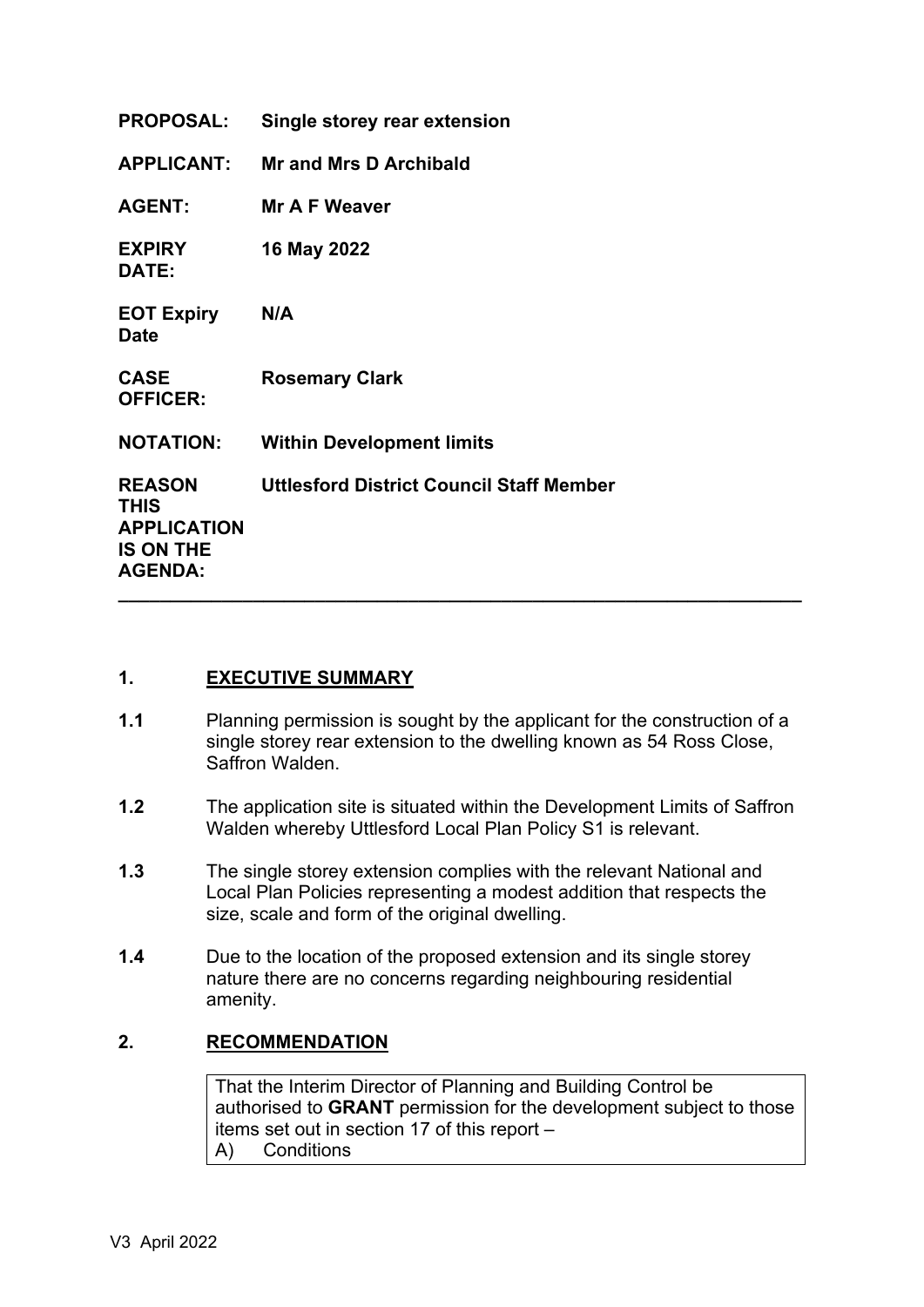### **3. SITE LOCATION AND DESCRIPTION:**

- **3.1** The application site comprises a two-storey semi-detached dwelling situated on a residential development to the south of Saffron Walden town centre.
- **3.2** The property has a single garage attached to the side. There is a driveway to the front of the garage.

### **4. PROPOSAL**

- **4.1** This application relates to the proposed construction of a single storey rear extension.
- **4.2** The proposal will extend from the rear of the existing garage and part of the rear of the property with a depth of 4.2m and a width of 5.2m. The overall height would be 3m to the top of the flat roof. The garage will be converted to part habitable accommodation and part storage.

#### **5. ENVIRONMENTAL IMPACT ASSESSMENT**

**5.1** The development does not constitute 'EIA development' for the purposes of The Town and Country Planning (Environmental Impact Assessment) Regulations 2017.

#### **6. RELEVANT SITE HISTORY**

**6.1** UTT/21/2440/PDE - Proposed single storey rear extension - extending 4.m from rear wall, maximum height 3m and height to eaves 2.7m - **Withdrawn** 

#### **7. PREAPPLICATION ADVICE AND/OR COMMUNITY CONSULTATION**

**7.1** No Pre-App advice given

#### **8. SUMMARY OF STATUTORY CONSULTEE RESPONSES**

- **8.1** N/A
- **9. TOWN COUNCIL COMMENTS**
- **9.1** SWTC No objection
- **10. CONSULTEE RESPONSES**
- **10.1** N/A

# **11. REPRESENTATIONS**

**11.1** 7 notifications letters were sent to nearby properties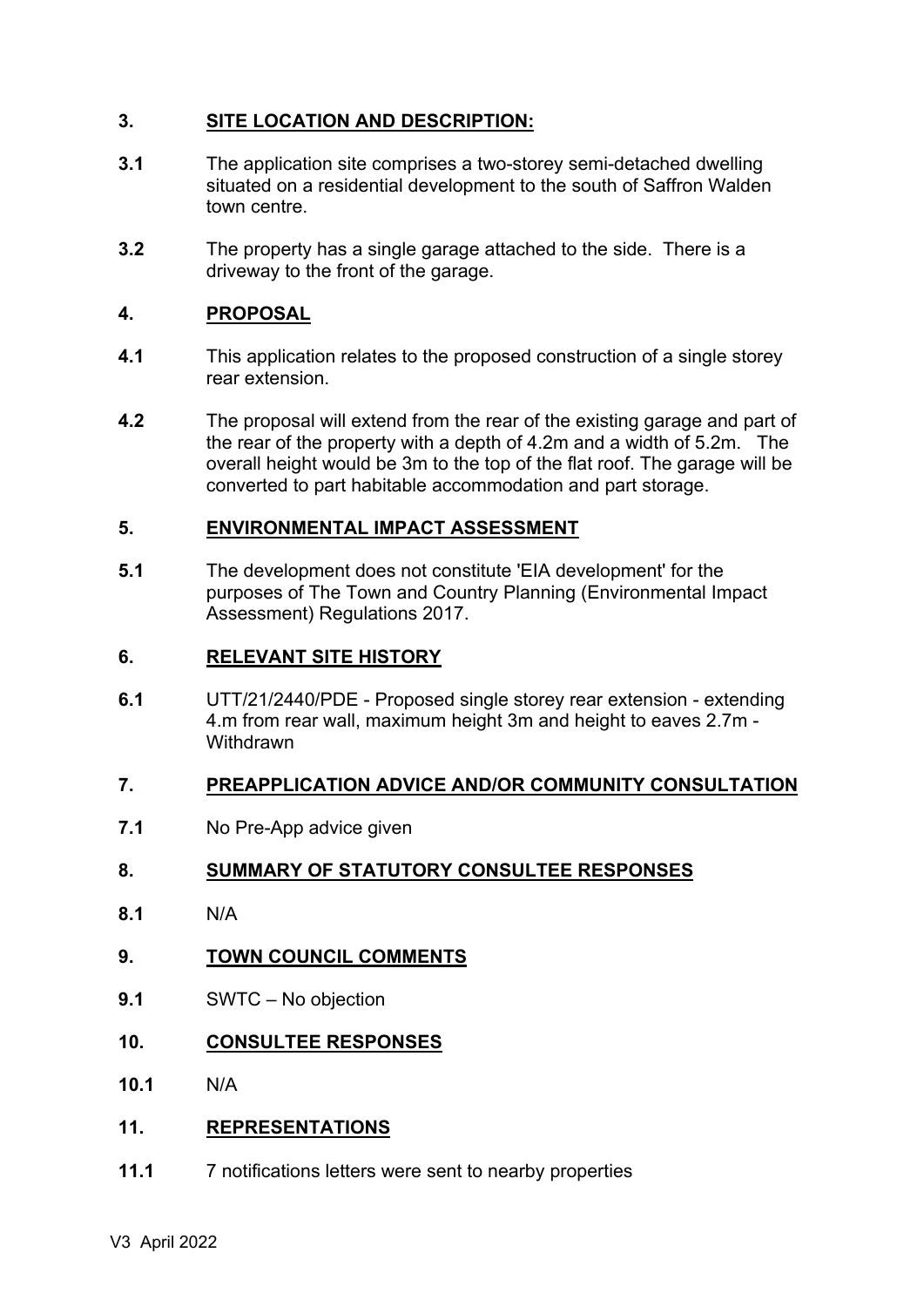### **11.2** No responses received

### **12. MATERIAL CONSIDERATIONS**

- **12.1** In accordance with Section 38 (6) of the Planning and Compulsory Purchase Act 2004, this decision has been taken having regard to the policies and proposals in the National Planning Policy Framework. The Development Plan and all other material considerations identified in the "Considerations and Assessments" section of the report. The determination must be made in accordance with the plan unless material considerations indicate otherwise.
- **12.2** Section 70(2) of the Town and Country Planning Act requires the local planning authority in dealing with a planning application, to have regard to;

(a)The provisions of the development plan, so far as material to the application,

(aza) a post-examination draft neighbourhood development plan, so far as material to the application,

(b) any local finance considerations, so far as material to the application, and (c) any other material considerations.

#### **12.3 The Development Plan**

**12.3.1** Essex Minerals Local Plan (adopted July 2014) Essex and Southend-on-Sea Waste Local Plan (adopted July 2017) Uttlesford District Local Plan (adopted 2005) Felsted Neighbourhood Plan (made Feb 2020) Great Dunmow Neighbourhood Plan (made December 2016) Newport and Quendon and Rickling Neighbourhood Plan (made June 2021) Thaxted Neighbourhood Plan (made February 2019)

#### **13. POLICY**

#### **13.1 National Policies**

**13.1.1** National Planning Policy Framework (2021)

#### **13.2 Uttlesford District Plan 2005**

**13.2.1** Policy S1 – Development within development limits Policy GEN2 – Design Policy Policy H8 – Extensions Policy GEN8 – Parking Provision Policy GEN7 – Nature Conservation

#### **13.3 Supplementary Planning Document or Guidance**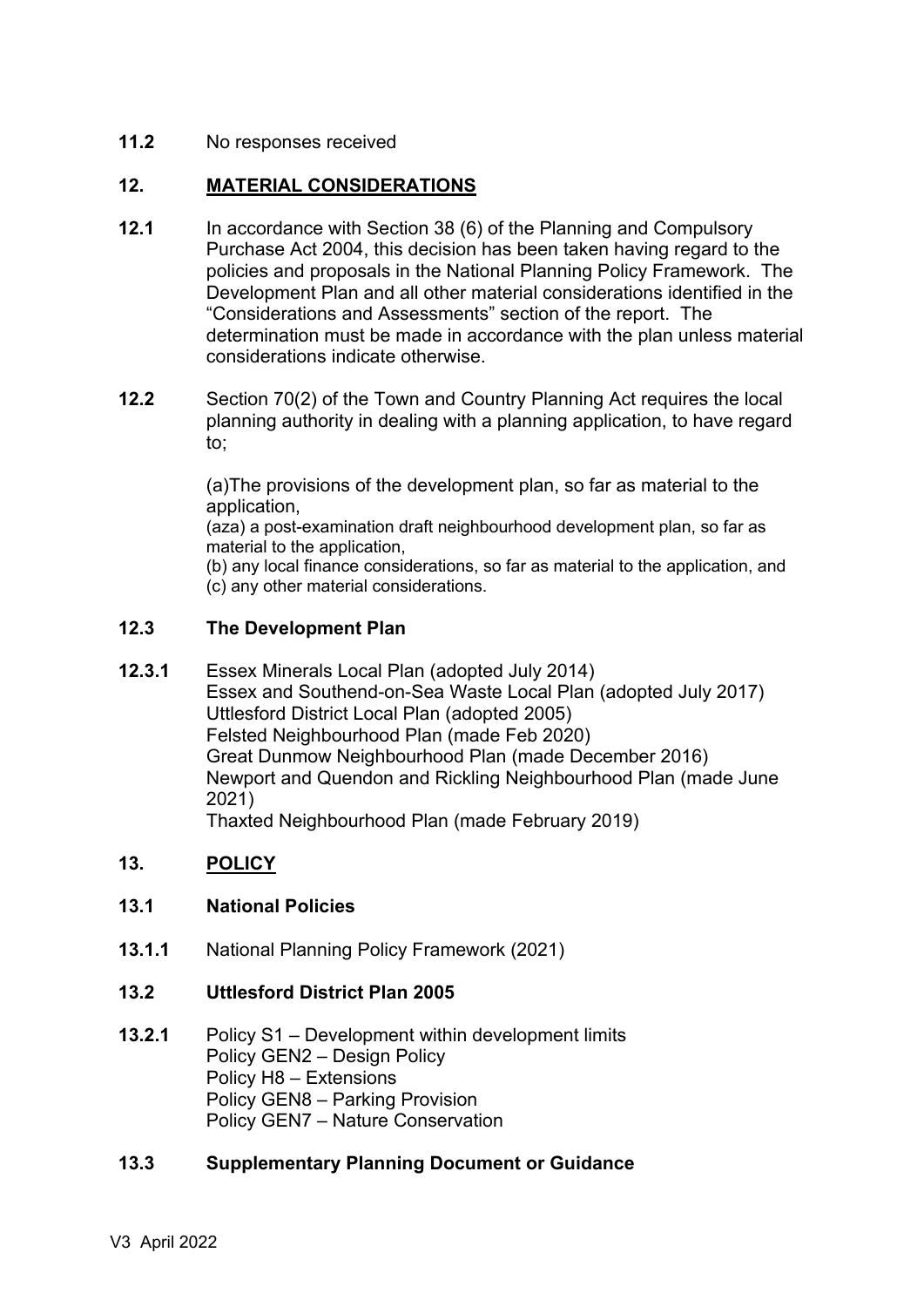**13.3.1** Uttlesford Local Residential Parking Standards (2013) Essex County Council Parking Standards (2009) Supplementary Planning Document- Home Extensions SPD1 Essex Design Guide

### **14. CONSIDERATIONS AND ASSESSMENT**

**14.1** The issues to consider in the determination of this application are:

#### **14.2 A) Principle of Development**

- **B) Character and design**
	- **C) Neighbouring amenity**
	- **D) Parking**
	- **E) Ecology**

#### **14.3 A) Principle of development**

**14.3.1** The application site is situated within the development limits of Saffron Walden, therefore the principle of modest extensions and alterations is acceptable in accordance with ULP Policy S1.

#### **14.4 B) Character and Design**

- **14.4.1** Local Plan Policies GEN2 and H8 as well as the Supplementary Planning Document (SPD) - Home Extensions indicate that development should respect the appearance of the existing dwelling with regard to size, design and appearance, in addition the SPD required that all development should respect the scale, height and proportions of the original house.
- **14.4.2** The proposed extension represents a modest addition to this property to provide a family room. The proposed extension will be finished in materials to match the existing dwelling where appropriate. There would remain adequate amenity space to serve a property of this size.

# **14.5 C) Neighbouring Amenity**

- **14.5.1** Local Plan Policies GEN2 And H8 state that development should not have materially adverse impact on the reasonable occupation and enjoyment of any nearby property as a result of loss of privacy, loss of daylight, overbearing impact or overshadowing.
- **14.5.2** Due to the nature and location of the proposal there are no concerns regarding neighbouring residential amenity. The proposal has been set away from the shared boundary with no 52 and given the single storey nature there would be no unacceptable adverse impact, by way of residential or visual amenities, on the reasonable enjoyment of that property.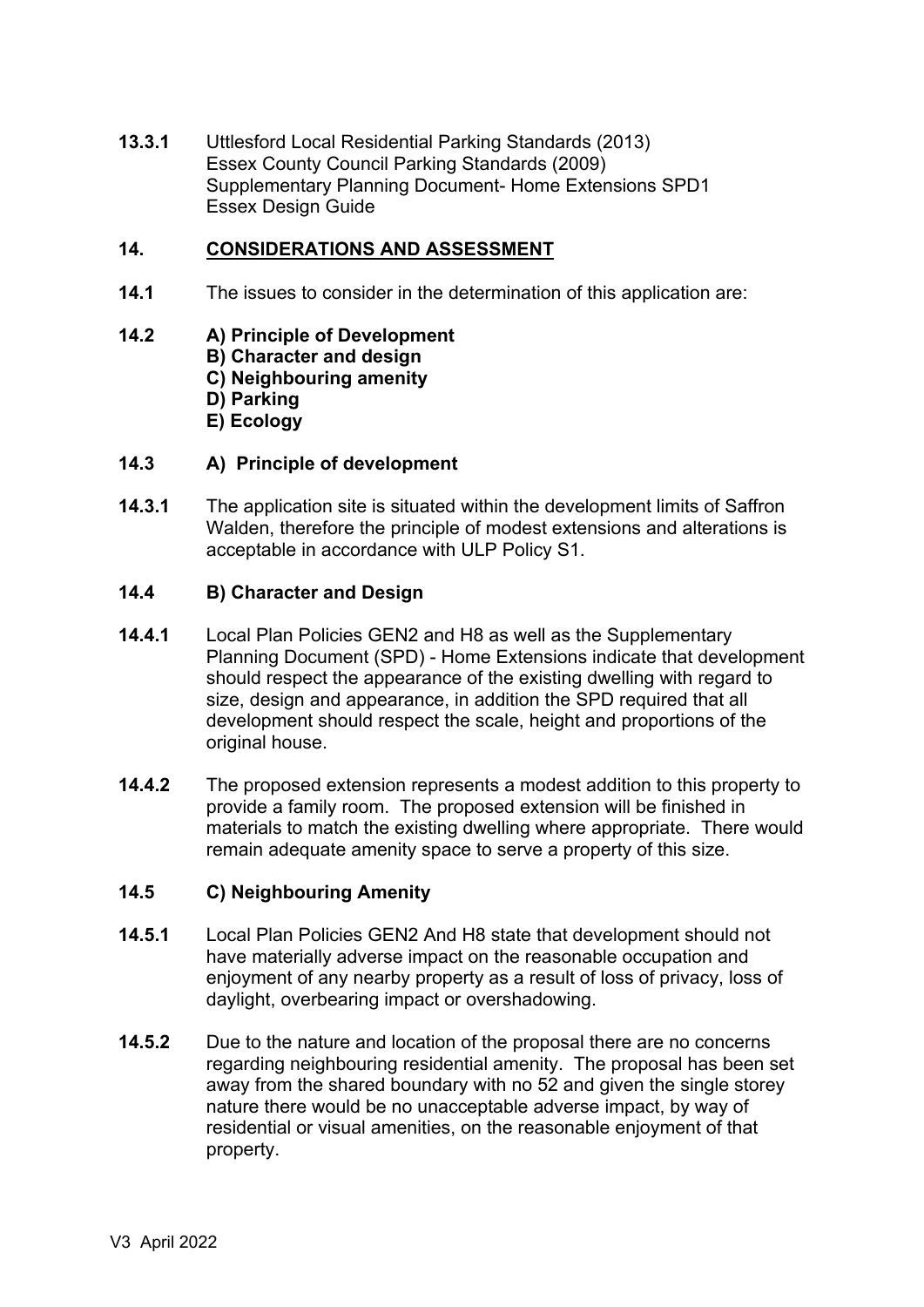**14.5.3** The extension would not be visible from the public realm being positioned to the rear of the property. Therefore the character and appearance of the street scene would not be harmed.

#### **14.6 D) Parking**

- **14.6.1** The existing garage is currently not used for the parking of motor vehicles due to its restricted size. There will remain sufficient parking on the existing driveway and to the front of the property to serve a property of this size.
- **14.6.2** It should also be noted that the garage could be converted to habitable accommodation under the Permitted Development Rights of the property without requiring planning permission or additional parking provision to be provided.

### **14.7 E) Ecology**

- **14.7.1** Policy GEN2 of the Local Plan applies a general requirement that development safeguards important environmental features in its setting whilst Policy GEN7 seeks to protect wildlife, particularly protected species and requires the potential impacts of the development to be mitigated.
- **14.7.2** A biodiversity questionnaire has been completed and submitted as part of the application. Due to the nature of the proposal no issues arise in this respect. Therefore the scheme is acceptable under Policy GEN7 and NFFP.

# **15. ADDITIONAL DUTIES**

#### **15.1 Public Sector Equalities Duties**

- **15.1.1** The Equality Act 2010 provides protection from discrimination in respect of certain protected characteristics, namely: age, disability, gender reassignment, pregnancy and maternity, race, religion or beliefs and sex and sexual orientation. It places the Council under a legal duty to have due regard to the advancement of equality in the exercise of its powers including planning powers.
- **15.1.2** The Committee must be mindful of this duty inter alia when determining all planning applications. In particular, the Committee must pay due regard to the need to: (1) eliminate discrimination, harassment, victimisation and any other conduct that is prohibited by or under the Act; (2) advance equality of opportunity between persons who share a relevant protected characteristic and persons who do not share it; and (3) foster good relations between persons who share a relevant protected characteristic and persons who do not share it.